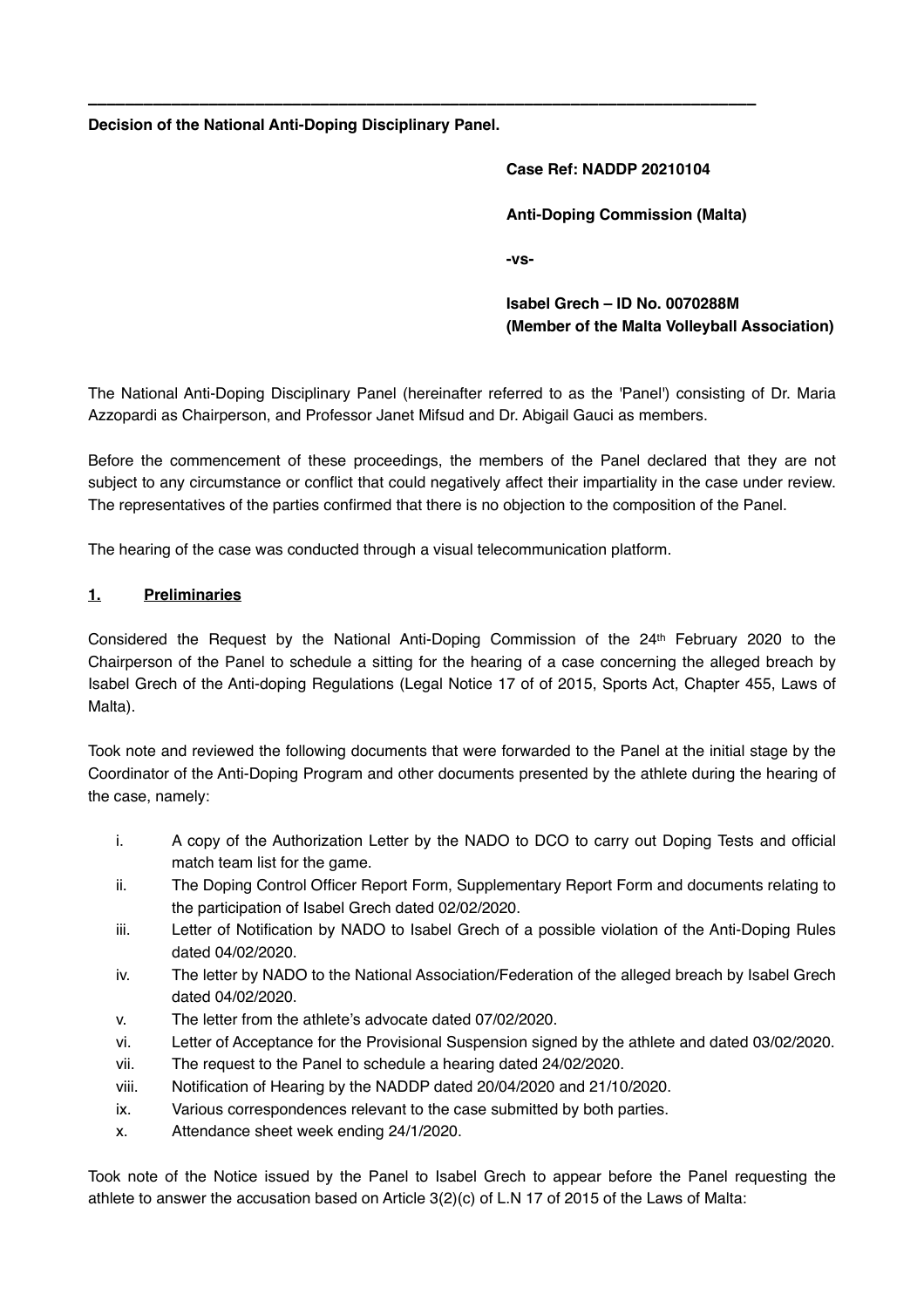"*Evading sample collection, or without compelling justification, refusing or failing to submit to sample collection after notification as authorized in these regulations:*

*Provided that, 'evading sample collection' shall also be achieved if it is established that an athlete was deliberately avoiding a doping control official to evade notification or testing.*"

Copy of the Notice of hearing was also forwarded to the Anti-Doping Commission, the Malta Volleyball Association and SportMalta.

Took note of the evidence as well as the oral and written submissions submitted by the parties.

### **2. Merits:**

2.1 When the case was called on the 14<sup>th</sup> December 2020 appeared the athlete Isabel Grech assisted by Dr Franco Galea and Dr Michael Sciriha and Dr. Christina Borg DeBono, Dr. Lucienne Attard and Ignatius Zammit on behalf of the NADO. The Panel heard the witnesses brought forward by the athlete, namely David Caruana – the athlete's principal at work and Vlahovic Branislav, Vice President with the Malta Volleyball Association and former coach of the athlete as well as the considerations presented by both parties.

2.2 During the hearing Dr. Galea submitted that the athlete is not contesting the violation attributed to her and confirms on behalf of the athlete that she understands that her actions constitute a breach of Article 3(2)(c). However, the submissions put forward by the athlete are based on circumstances that the athlete was facing which according to her merit a reduction of the suspension and thus requests that the suspension does not exceed the minimum established by law. Dr. Galea refers to the medical report prepared by Dr. Ray Fenech MD dated 23rd January 2020 for a medical prescription of Toularynx Codeine – 180ml, Otrivin Nasal Spray, Augmentin 625mg and it was also advised to make use of Ventolin Acchaler and also the administration of a shot of Rocephin. Furthermore, as confirmed by the athlete's head at her workplace and the attendance sheet, the athlete was absent from work because she was ill. The athlete's legal counsel declared that the day of the match the athlete had consumed the prescribed medication but at no point during the hearing, the athlete gave evidence to confirm the declarations put forward by the defense counsel. Furthermore, it has been pointed out that the athlete has been warned by the DCO of the consequences of her refusal but her refusal was due to the fact that she was taking such medication and at that point was not aware that she could have requested a Therapeutic Use Exemption. Finally, Dr. Galea explains that although the violation results, the athlete's refusal to conduct the test was not intentional but out of fear and ignorance of the applicable regulations. On the basis of the above the athlete's legal counsel requested that on the basis that the violation was not intentional, the period of ineligibility applicable is that of 2 years and given the circumstances of the case requests that such is eliminated or reduced.

2.3 NADO submitted that Ms. Grech that there are no valid circumstances or justifications at law to merit a reduction in the suspension imposed by law for evading sample collection. Dr. Borg Cristina emphasizes that during sample collection, the DCO has explained the consequences of her actions to the athlete and it is confirmed in the Supplementary Report Form drafted at the time of the athlete's refusal.

#### **3. Considerations:**

3.1 Taking into consideration the non-contestation on part of the athlete on the violation being brought against her, the Panel can firmly conclude that the facts of the case have been proven.

3.2 The Panel remarks that it will not delve into the arguments exchanged between the parties during the hearing whether the medication taken by the athlete would have resulted in a positive result or not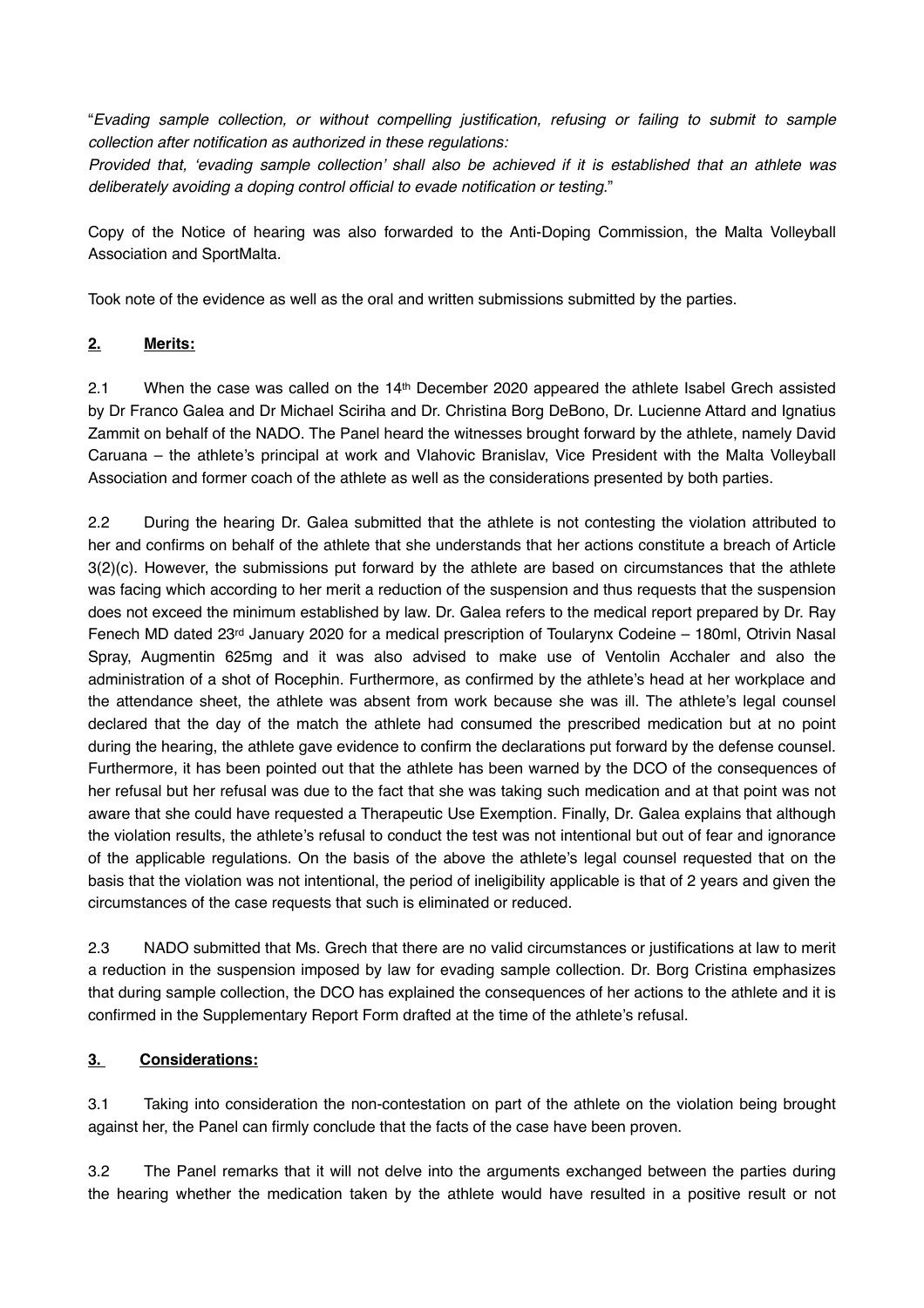because the accusation being brought forward in this case relates to the refusal on part of the athlete to conduct the testing which violation the athlete is not contesting.

3.3 The perm of this case is the defense being brought forward by the athlete whereby it is being contended that the athlete's action was not intentional. The defense counsel argues that she had no intention to cheat but rather she acted out of fear of the outcome of the test and her ignorance of the applicable procedures and rules in relation to medication taken by her.

3.4 The Panel does not agree with the interpretation being given by the athlete to the "*intentional element*" emanating from Article 11(3)(a). In this case, the evidence being brought forward shows a deliberate choice by the athlete to refuse to provide sample collection notwithstanding that she admittedly confirms that the DCO in charge had warned her of the consequences of such refusal. Every athlete is responsible to ensure that no prohibited substance enters his or her body and if there is any doubt, it is no justification to refuse to adhere to sample collection due to fear or any other reason. The athlete intentionally refused to provide the sample for testing and therefore the accusations subsist. Furthermore, one cannot claim ignorance of the applicable regulations since it is the athlete's duty to adhere to the anti-doping regulations and to conduct the necessary research if there is the possibility of a TUE. More importantly she was fully aware of the consequences to be faced once she refused to conduct the test.

3.5 On the basis of this argument the Panel makes reference to Definitions arising from Article 11(2)(c) L.N. 17 of 2015 which stipulates that:

"*(c) as provided for in sub-regulations (2) and (3), the term "intentional" is meant to identify those athletes who cheat. The term, therefore, requires that the athlete or other person engaged in conduct which he knew constituted an anti-doping rule violation or knew that there was a significant risk that the conduct might constitute or result in an anti-doping rule violation and manifestly disregarded that risk….*"

Thus, the Panel is convinced that the athlete was fully aware that her decision to refuse to conduct the test constituted an anti-doping rule violation. Notwithstanding such knowledge, the athlete disregarded the consequences of such decision. The athlete chose to evade the test because of her fear that she would fail it. What made her afraid was her fear that she would fail and this fear led her to the decision to refuse the test. It is extremely difficult to see how her refusal could be said that this shows that there was no substantial fault or negligence in terms of Article 11 (3)(a) and (4) L.N. 17 of 2015. Thus, the Panel opines that there are no sufficient evidence or valid justifications to prove that the athlete's conduct was not intentional and on the contrary the Panel is convinced that the athlete willingly disregarded the obligation on her to conduct the test.

## **4. Decision:**

Therefore on the basis of the above considerations, the National Anti-Doping Disciplinary Panel rules that:

4.1 Isabel Grech has breached the Anti-Doping Regulations, 2015 [Art. 3(2)(c)] and WADA Code (Art. 2.3) by evading sample collection.

4.2 And therefore the National Anti-Doping Disciplinary Panel as provided under Art 11 (3) (a) of the Anti Doping Regulations, 2015 and Art. 10.3.1 of the WADA Code is imposing on the athlete Isabel Grech a suspension of ineligibility from any sports activities for a period of four (4) years commencing from the date of the 3rd February 2020, being the date of her provisional suspension.